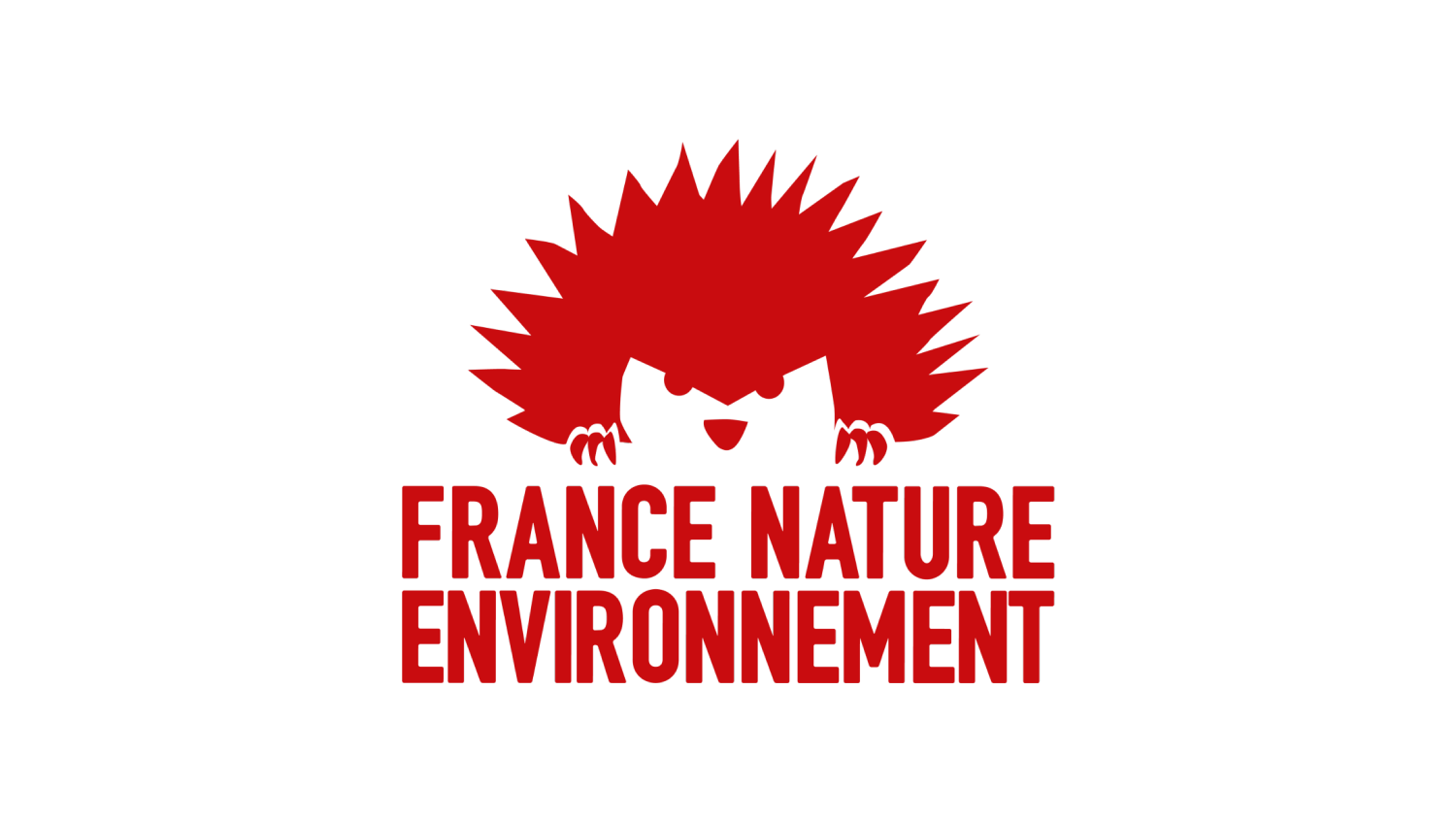## Eoloscope Offshore

A tool to choose good opportunities for and facilitate the installation of offshore turbines

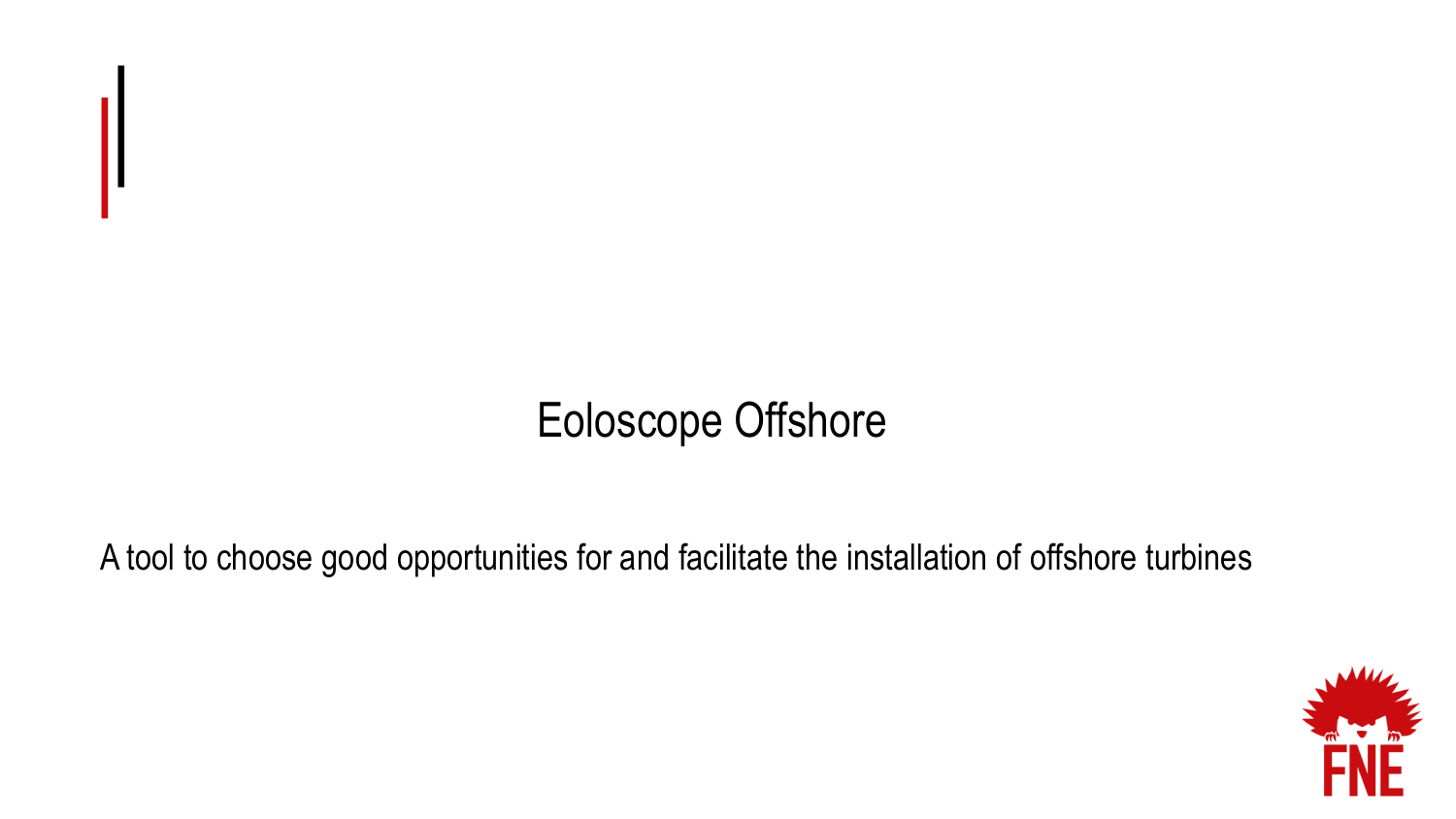Inspired by the successful **Methascope** aimed at project leaders, local bodies, industrialists, farmers, associations, or anybody wishing to

- find out about or improve their knowledge of the issues entailed by methanisation
- facilitate the dialogue with territorial stakeholders
- take a stand on a precise methanisation project on their territory

The **Methascope** is a tool set up with the technical & financial support of ADEME and GRDF (Gaz Reseau Distribution France)

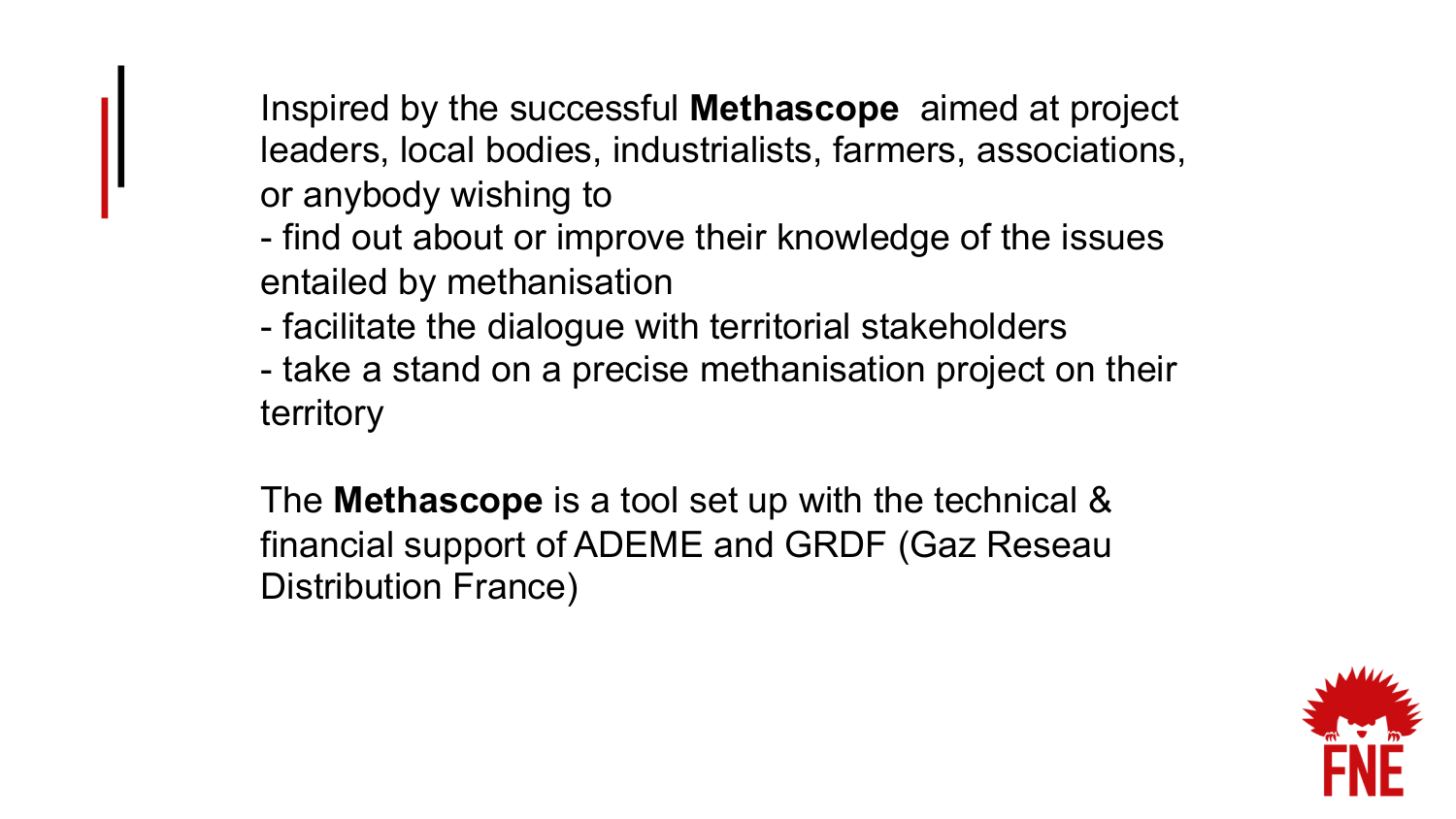More than 300 physical copies have been distributed, leading to stock shortage

a tool used by local collectivities, chambers of agriculture, environmental associations

a tool presented during talks or workshops all over France

More than 600 digitised copies have been downloaded from the FNE website

Many press requests

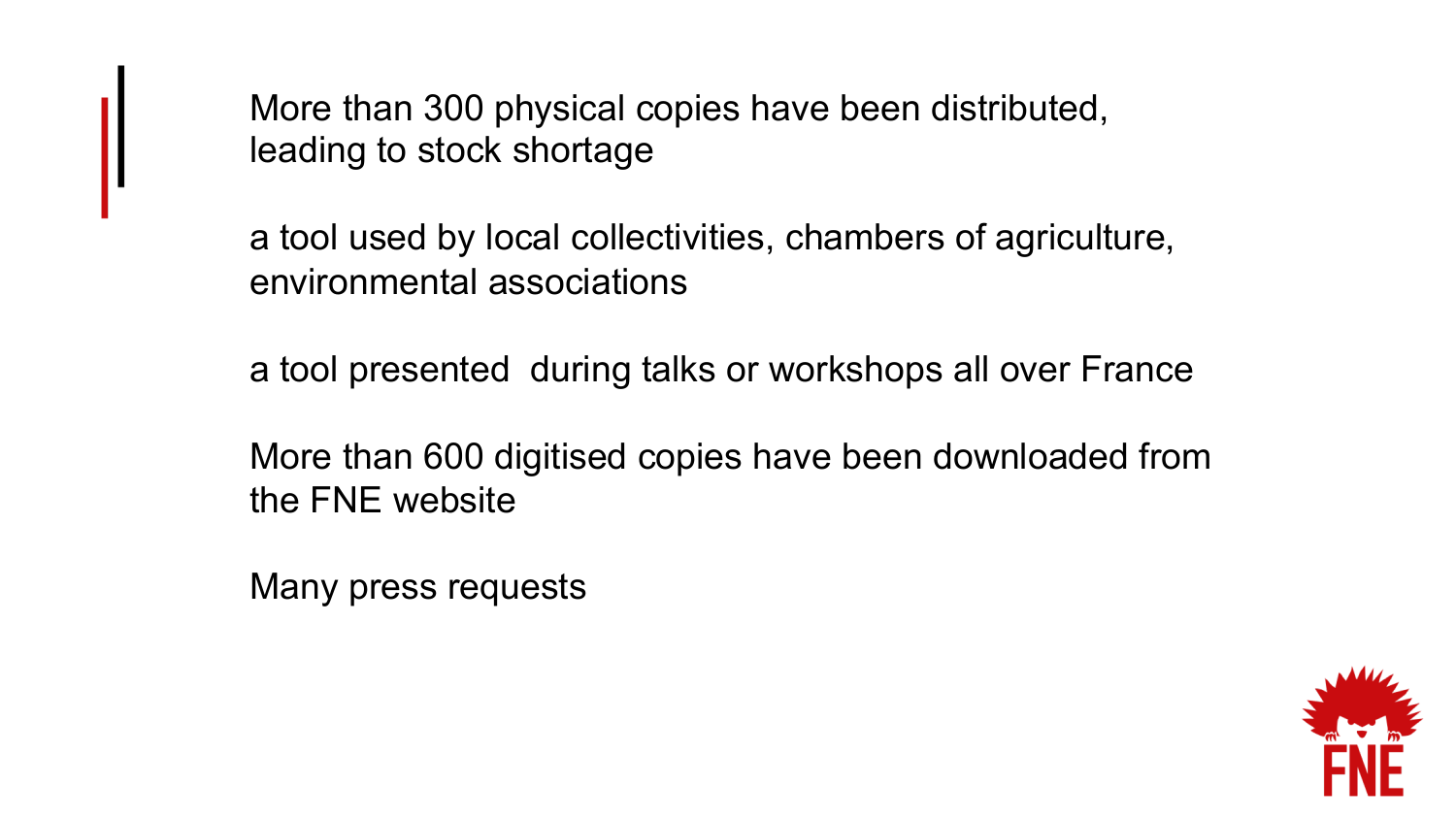Why Create such a tool and method ?

-the awareness of French people has hardly or even not at all been raised concerning offshore wind turbines, and suffered from much misunderstanding, and false rumours

- French people have hardly or not at all been associated to projects in selecting the windturbine zone, or funding in a participative way
- there has been strong opposition from some territorial stakeholders, including environmental ones

- the quality of the projects remains very variable (due to bad practice, failed information and weak dialogue)

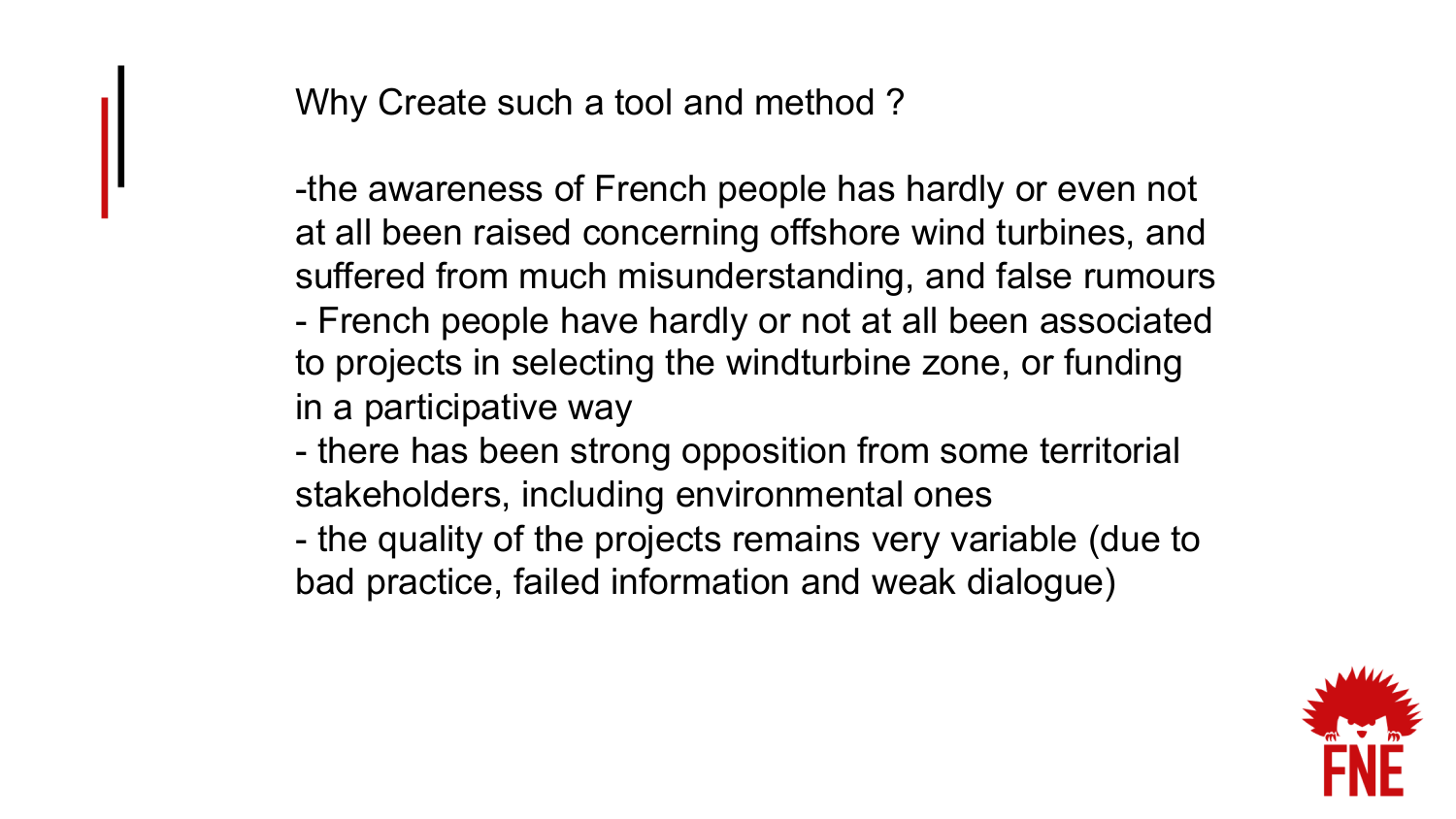## A TOOL FOR TERRITORIAL DIALOGUE

The global objective of the Offshore Eleoscope is to install offshore windturbine farms that are exemplary, to combine a strong popular participation and adhesion, while extensively taking into account the biodiversity and the environment in general.

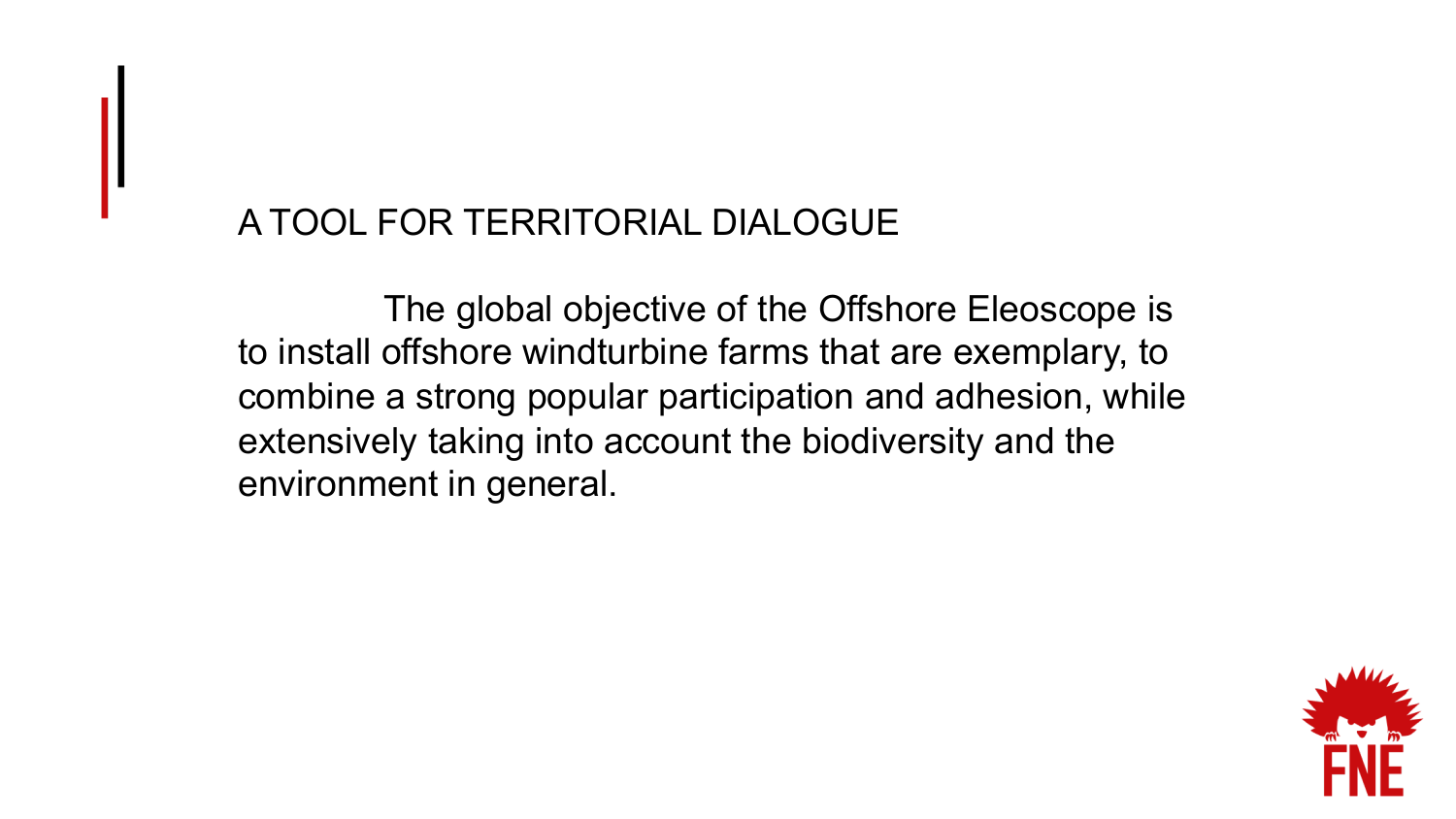The 4 facets of the general objective :

- 1 highlight - and reinforce one's knowledge of – the issues relating to offshore windturbines

- 2 facilitate a process of dialogue between associations, territorial and economic stakeholders

- 3 identify the good practice(s) and the elements for improvement in the setting up of an offshore windturbine project

- 4 provide territories with a tool to facilitate the development of offshore windturbine projects

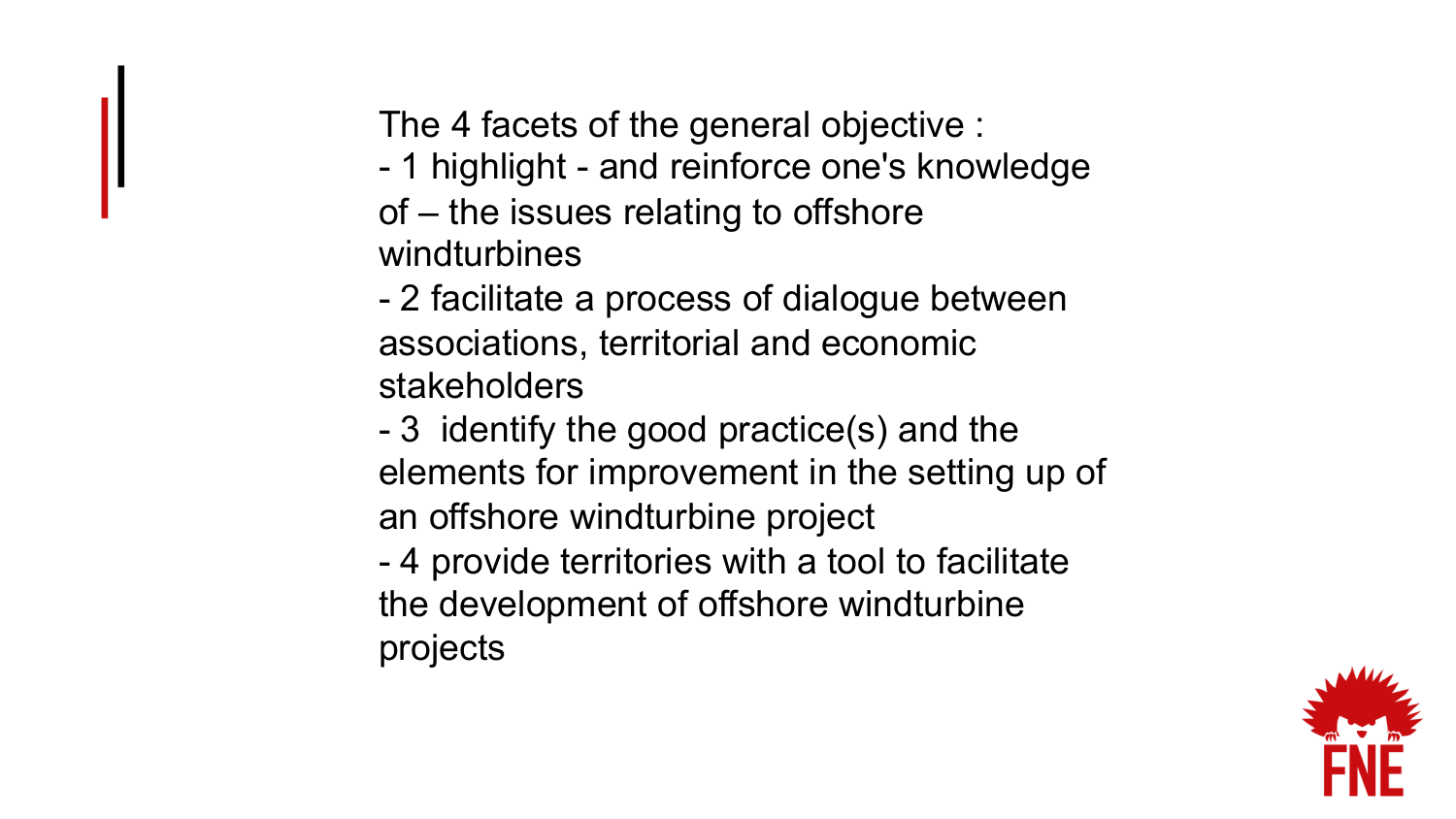## windturbines

- A booklet : the challenges posed by offshore
	- accessing information and consultation
	- the existing regulations
	- analysing the criteria
- A grid : general
	- installation/ implementation
	- information / consultation
	- equipment
- the global coherence of the project

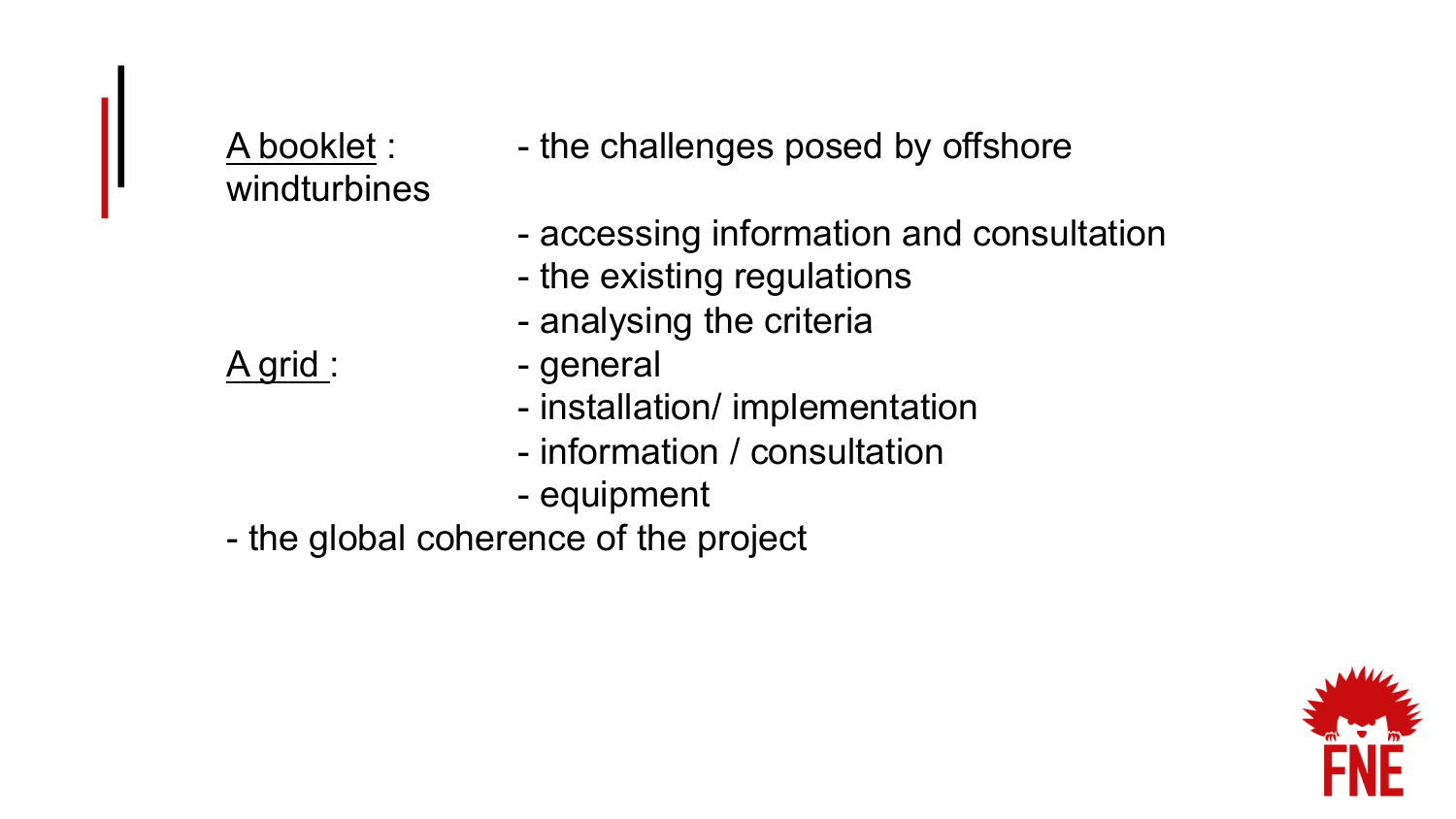## THE TIMETABLE & KEY STAGES OF THE PROJECT

An 18-month project : January till June 2019 : feedback from the actors of the offshore windturbine sector July till October 2019 : analysis of the key factors of the success of the offshore windturbine sector November 2020 till June 2020 : drawing-up & laying out, valorisation of the tool